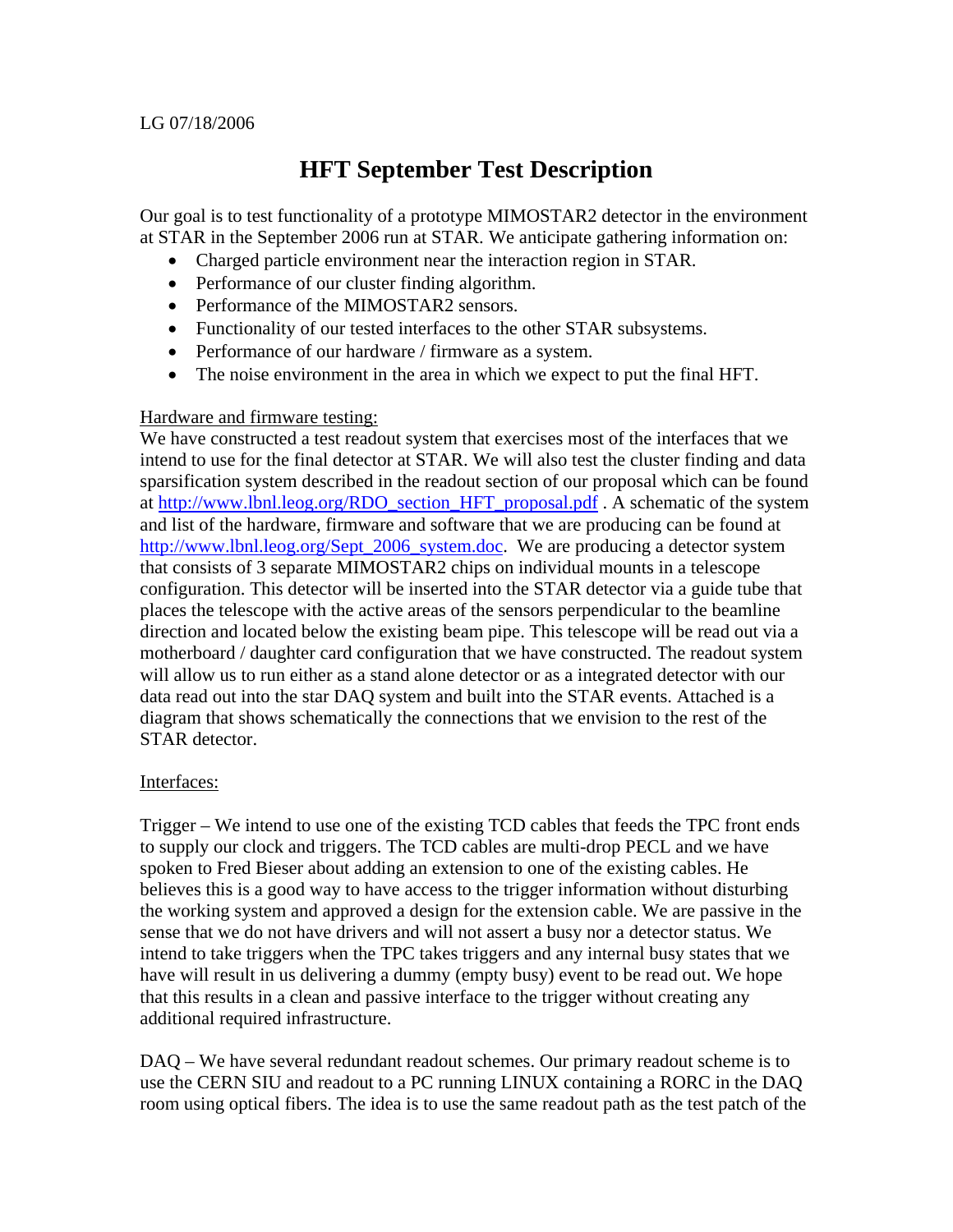DAQ1000. We have been in contact with Tonko who will take care of the back end which is the reading of the RORC and building of our data into the STAR event. We also will be running a NFS file share on the hard drive in our control PC located on the platform from an embedded LINUX kernel running in the NIOS II processor in our Altera FPGS on the motherboard. This will allow us to write data over Ethernet. In addition, we will have a serial connection to our control PC which will also allow (though at a much reduced data rate) us to save data to our control PC.

Run Control and Slow Controls – It is anticipated that we will control our system through the control PC on the platform via remote desktop software from the counting house. Since we are doing development work we will be running tests on our system whilst STAR is taking data. We are hoping that our inclusion in the STAR event can be handled at the DAQ receiver end through Tonko with an extremely simple interface such as writing empty events into our part of the data structure if no data is present. This would keep us from needing to stop and start runs based on our testing activity.

Cables, AC, Fibers, Power Supplies, Ethernet, etc.:

#### Based on the attached diagram.

AC – we need AC power on the platform and in the DAQ room. The AC power on the platform needs to be remotely controllable to allow for the (unlikely) reset of the control PC The AC power in the DAQ room is for the RDO PC.

Fibers – We need a dual fiber connection from the motherboard in the STAR magnet to the DAQ room. Howard Wieman and Danny Padrazo are looking into this. It is our understanding that there are dual fiber links from the platform to the DAQ room for DAQ1000 testing and that a pair could be made available to us. Also, HW and DP are looking into the jumpers to connect from the motherboard to the platform and from the patch panel in the DAQ rom to the RDO PC.

Ethernet – We will need 4 ethernet connections. The motherboard, the control PC, the RDO PC and the AC control box on the platform. These would all need to be on the same or a mutually accessible subnets. We will investigate obtaining these connections.

Power – The motherboard and Stratix Board run from  $\ge$  = 6V DC. We are planning on using the MWPC supplies to provide power. DP will make the cables for running the motherboard and STRATIX boards from the MWPC power supplies with appropriate connectors.

Cables – The TCD cable connection is described above. We also make a serial cable running from the MB to the platform. In addition, We have a remote monitoring system looking for latch up on the MB regulated power. This will be combined with the remote prom reload into a single twisted pair cable that runs from the MB to the control PC. We will make this cable. Two JTAG cables are required for configuration updates to the system. These will run from the control PC to the MB. We will make these cables.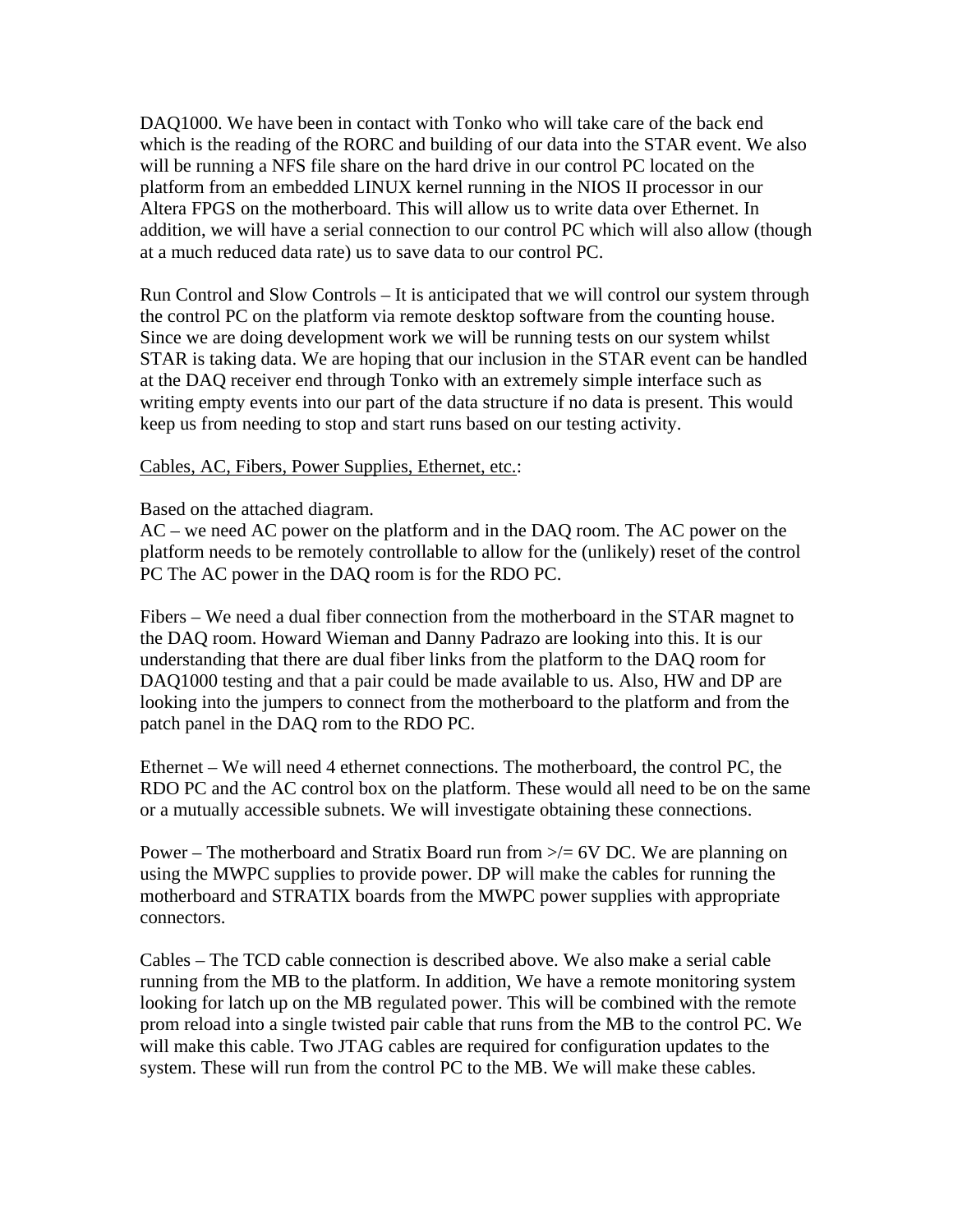Space – We will need some space on the platform for our control PC and some space in the DAQ room for the RDO PC. Our understanding is that there is a spare DAQ RDO PC that may be available for our use. If not, we can bring one from LBL.

#### Testing Sequence

During the August shutdown, we will install our insertion tube and required cabling into the STAR detector. After that point, we can install our hardware into the STAR detector during a scheduled acess during the run. Our intention is to get our system working on the bench at LBL. After initial functional testing we will take our system to the ALS for testing in the 2 GeV electron beam and calibrating the detector response and tweaking the cluster finding algorithms. At this point we will ship the detector to BNL and hook everything up outside the magnet to test the function at STAR. After that we will insert the detector into STAR and begin data taking.